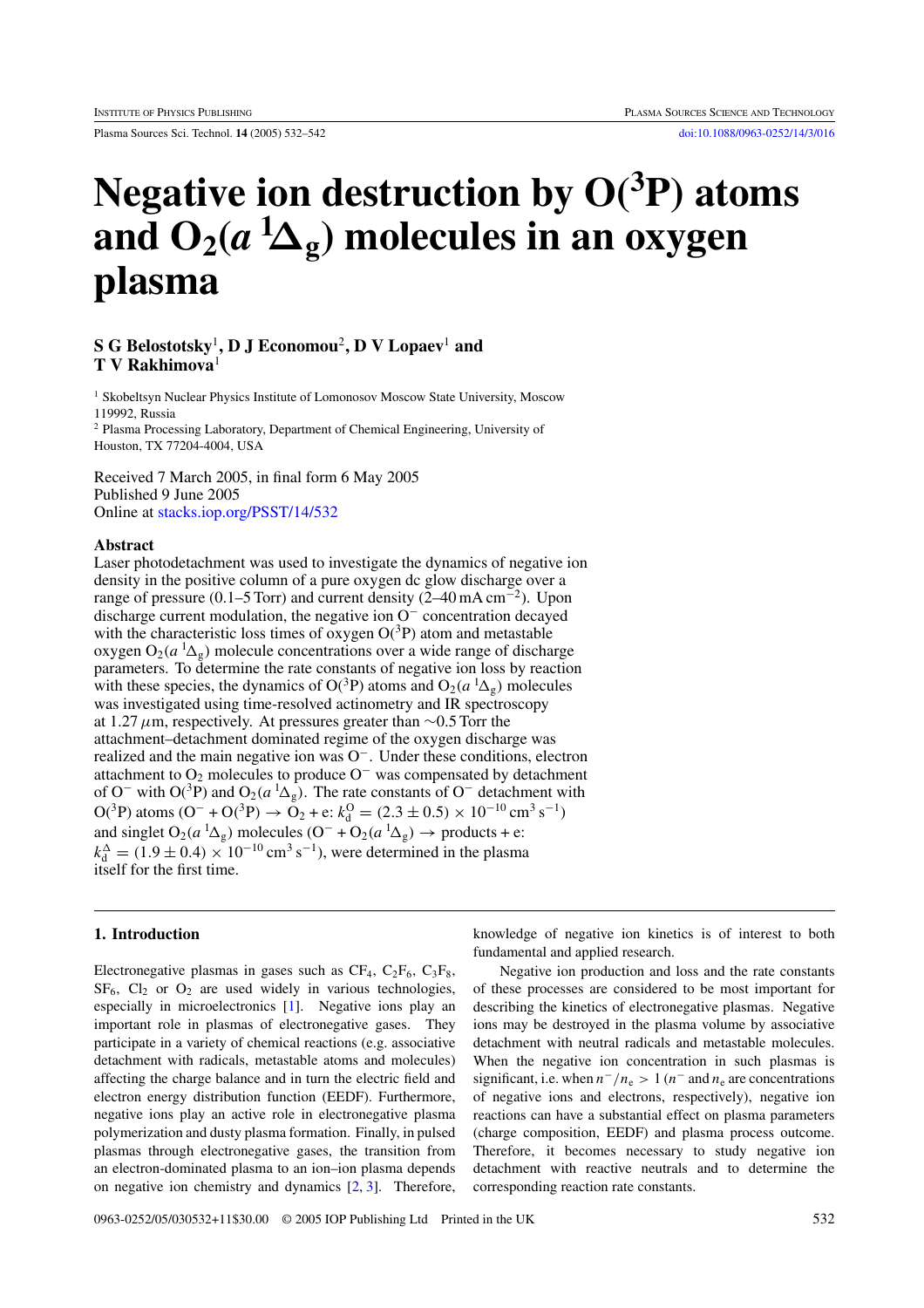<span id="page-1-0"></span>In this work a pure oxygen plasma was investigated. In addition to being of practical interest, the oxygen plasma can be thought of as a 'model' electronegative plasma in the sense that basic processes involving negative ions are also applicable to other electronegative discharges. At the same time there is a wealth of information (cross-sections, rate constants of important reactions) as a result of past experimental and theoretical studies of  $O_2$  plasmas, which greatly facilitates basic investigations. Moreover, oxygen plasmas are 'clean', without complications by film deposition, and the gas is easy to handle.

The main process of negative ion production in a pure oxygen plasma at  $0.05 < pR < 50$  Torr cm (*p*—pressure, *R* tube radius as the characteristic plasma length) is dissociative attachment of electrons to oxygen molecules,

$$
e + O_2 \rightarrow O + O^-.
$$
 (R1)

Dissociative attachment of electrons to metastable singlet oxygen  $O_2(a^{-1}\Delta_g)$  can also be important,

$$
e + O_2(a^1 \Delta_g) \to O^- + O. \tag{R1a}
$$

The concentration of singlet oxygen in the plasma can be significant (mole fraction ∼0.1). The rate constant of reaction  $(R1a)$ , which is almost independent of  $E/N$  in the range of interest, can be four times greater than that of reaction  $(R1)$ . Thus, reaction  $(R1a)$  can make a noticeable contribution to O<sup>−</sup> production.

Since the ambipolar electric field traps negative ions in the plasma volume, the negative ion concentration in the plasma sheath is extremely low. The negative ion concentration profile in the bulk plasma depends mainly on the ratio of tube radius *R* to the characteristic detachment length  $\Lambda_{\text{det}}$ . In oxygen plasmas, at  $pR > 0.3$  Torr cm,  $R \gg \Lambda_{\text{det}} \approx \sqrt{D_a/v_{\text{det}}}$ , that is,  $v_{\text{det}} \tau_{\text{ad}} > 1$  [\[4,](#page-9-0) [5\]](#page-10-0), where  $D_{\text{a}}$ —coefficient of ambipolar diffusion, τ<sub>ad</sub>—characteristic time of ambipolar diffusion and *ν*<sub>det</sub>—frequency of negative ion detachment with oxygen atoms and excited metastable molecules. Under the same *pR* condition, the tube radius is also greater than the characteristic length of dissociative attachment  $\Lambda$ <sub>att</sub> ( $R \gg \Lambda$ <sub>att</sub>  $\approx \sqrt{D_a/v_{\text{att}}},$ that is,  $v_{\text{att}}\tau_{\text{ad}} > 1$ , where  $v_{\text{att}} = k_{\text{att}}O_2$ —frequency of dissociative attachment). Therefore, the discharge operates in the so-called 'attachment–detachment' dominated regime, in which the production of negative ions by attachment is balanced by their loss through detachment. In this regime the spatial *profile* of electron density coincides with that of the negative ion density i.e.  $n^{-}(r)/n_e(r)$  ≅ constant [\[5–12\]](#page-10-0)). When  $pR < 0.3$  Torr cm,  $v_{\text{att}}\tau_{\text{ad}} < 1$  and the attachment length  $\Lambda_{\text{att}}$  is greater than the tube radius ( $\Lambda_{\text{att}} > R$ ). In this case, the spatial profiles of negative ion and electron concentrations are different, and the plasma may stratify into an ion–ion core and an electron–ion periphery [\[4,](#page-9-0) [13,](#page-10-0) [14\]](#page-10-0).

In the attachment–detachment regime of the oxygen discharge, the main processes of O<sup>−</sup> destruction are the associative detachment with oxygen atoms in the ground state  $O(^3P)$  and the singlet metastable molecules  $O_2(a^1\Delta_g)$ :

$$
O^{-} + O(^{3}P) \to O_{2} + e,
$$
 (R2)

$$
O^- + O_2(a^1 \Delta_g) \to \text{products} + e. \tag{R3}
$$

Although oxygen plasmas have been studied for a long time, there is still controversy over the rate constants of

these detachment reactions, especially reaction  $(R<sub>3</sub>)$  involving singlet oxygen molecules  $O_2(a^2\Delta_g)$ . For example, the values of the corresponding rate constant  $k_3$  reported in two different studies differ by one order of magnitude [\[15,](#page-10-0) [16\]](#page-10-0). Modellers of the oxygen discharge are then faced with the dilemma of choosing a value of  $k_3$  in between the reported values, in such a way as to 'fit' simulation predictions to the experimental data. Such 'fitting', however, diminishes the value of the modelling effort.

In this work negative ion detachment with  $O(^3P)$  atoms and  $O_2(a^1\Delta_g)$  molecules in the positive column of a pure oxygen dc glow discharge was studied in detail. The rate constants of these processes were determined, for the first time, in the plasma itself.

### **2. Experiment**

### *2.1. Experimental principles*

A dc glow discharge in a long cylindrical tube (12 mm-inside diameter) was used for experimental work (figure 1). The distance between the electrodes was 490 mm. A special feature of this configuration is the spatial homogeneity of the discharge along the tube axis in the positive column region. This feature turned out to be very convenient for both experimental and theoretical studies. Experiments were carried out in pure oxygen for pressures in the range 0.1–5 Torr and current densities in the range  $2-40$  mA cm<sup>-2</sup>.

As mentioned earlier, neglecting the plasma sheath, the radial profiles of electron and negative ion density coincide in the attachment–detachment regime [\[4,](#page-9-0) [14\]](#page-10-0). This provides an opportunity to perform accurate determination of negative ion density, averaged over the tube radius, using laser photodetachment. In the traditional application of this technique, negative ions are photodetached using laser radiation of the appropriate wavelength and the resulting electrons are measured using Langmuir probes or microwave interferometry [\[18–20\]](#page-10-0). Since it is very difficult to ascertain the size of the volume over which electrons are collected, accurate calibration of the probe or interferometer signal to obtain an absolute measure of the negative ion density is challenging. This can lead to significant and often uncontrolled measurement errors. To avoid such a problem in this work,



**Figure 1.** Schematic diagram of the experimental set-up used to investigate the dynamics of O(<sup>3</sup>P) and O<sub>2</sub>( $a$ <sup>1</sup> $\Delta$ <sub>g</sub>) concentrations.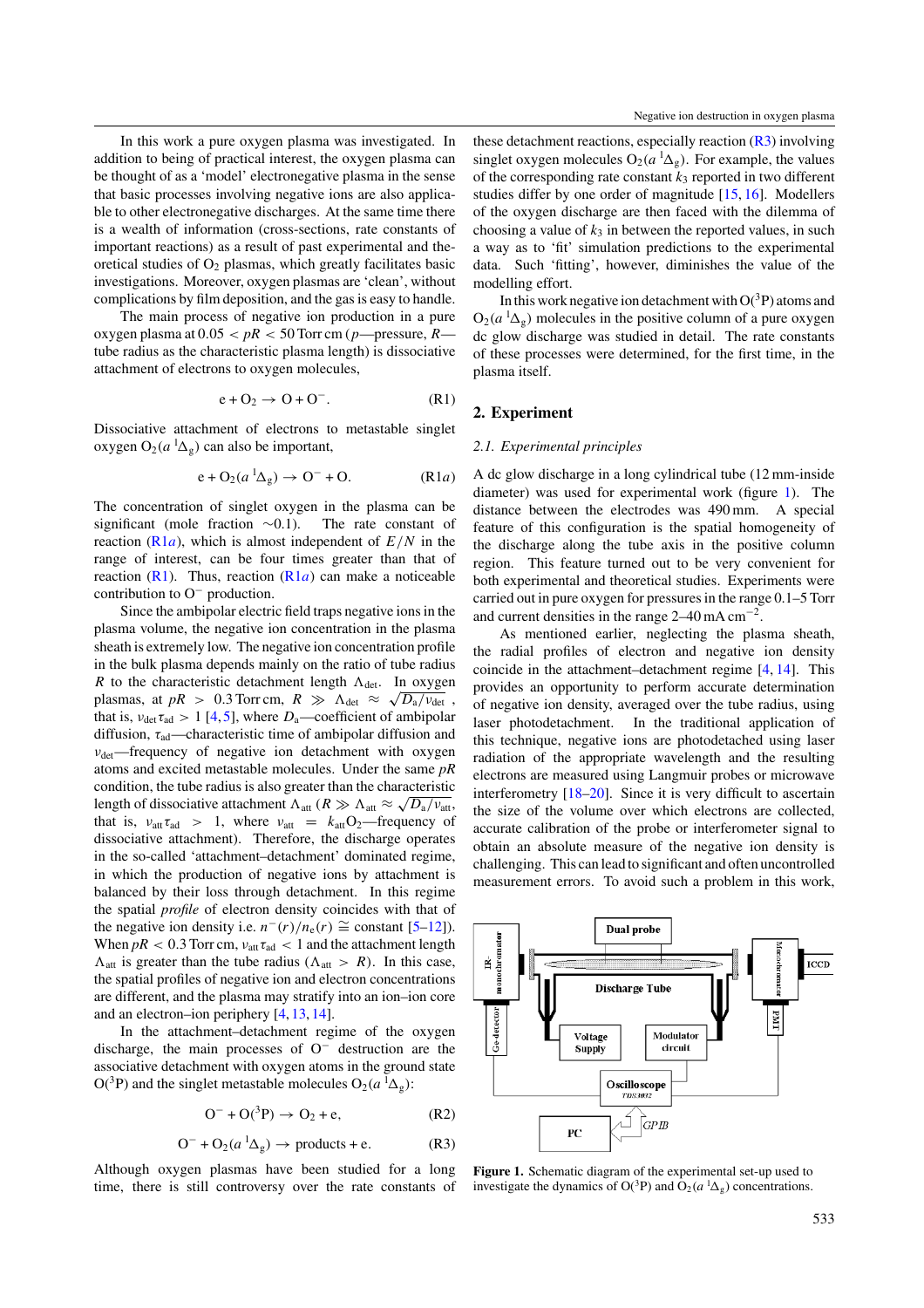<span id="page-2-0"></span>the laser beam irradiated the whole cross-section of the discharge tube and the anode was used as the electron collecting probe. Therefore, the acquired signal was proportional to the cross-section average concentration of negative ions. In the attachment–detachment regime, in which the radial profiles of electron and negative ion concentrations 'coincide', the *n*−*/n*<sup>e</sup> ratio is independent of radial position and is equal to the crosssection average value.

However, since the negative ion loss is determined mainly by its detachment from the oxygen atoms and the singlet molecules, one should also measure the concentrations of these neutral species in plasma. Atomic oxygen can be lost by recombination on the plasma containing wall and singlet molecules can deactivate on this wall. The loss probabilities for atoms  $\gamma_0$  and singlet oxygen molecules  $\gamma_\Delta$  on glass and fused quartz are quite low,  $\gamma_{\text{O}} \approx 10^{-3}$  and  $\gamma_{\text{A}} \approx 10^{-4}$ [\[21,22\]](#page-10-0). For that reason, the radius of the discharge tube ( $R =$ 0.6 cm) is much less than the characteristic length of  $O(^3P)$ or  $O_2(a^1\Delta_g)$  loss,  $\Lambda_{\text{loss}} \approx 2.4\sqrt{D\tau_{\text{loss}}} \sim 10-100 \text{ cm } (D$ diffusion coefficient, *τ*loss—wall loss lifetime). Therefore, wall loss of these species occurs in the kinetically controlled regime (fast diffusion) and the radial distribution of both atoms and singlet molecules coincides with that of  $O_2(X^3\Sigma_g^-)$  in the ground state (determined by the radial gas temperature profile). It follows that the concentration ratios  $[O]/[O_2]$  and  $[O_2(a^1\Delta_g)]/[O_2]$  (where [O],  $[O_2(a^1\Delta_g)]$  and  $[O_2]$  are the concentrations of oxygen atoms, molecules in the singlet state and molecules in the ground state, respectively) as well as *n*<sup>−</sup>/*n*<sub>e</sub> do not depend on radial position. Therefore, one may use the corresponding cross-section average values of these ratios. In conclusion, in the range  $0.3 < pR < 10$  Torr cm, the experimental arrangement and techniques used in this work are well-suited to quantitatively investigating the associative detachment reactions  $(R2)$  and  $(R3)$ .

The tube wall temperature was monitored at two axial locations using chromel–alumel thermocouples. The gas temperature  $T<sub>g</sub>$  at the discharge axis was measured using the P-branch of the  $O_2(b^1\Sigma_g^+, \nu = 0) \rightarrow O_2(X^3\Sigma_g^-, \nu = 0)$ rotational band at  $\lambda = 762-770$  nm. An example of such a measurement is shown in figure 2. The fine structure of the P-branch (QP and PP branches) was not resolved. However, this should not influence the temperature measurements seriously (error less than 7%) [\[17\]](#page-10-0). The gas temperature increases linearly with power deposited per centimetre of positive column (figure 2), in agreement with [\[17\]](#page-10-0). This allows one to determine the gas temperature on axis, from measurements of electric field and discharge current (e.g. power per unit length). Having measured the wall temperature and assuming a parabolic profile, the gas temperature was determined as a function of radial position. This was, in turn, used to find the total neutral gas density as a function of position, knowing the total pressure and applying the ideal gas law.

When the O<sup>−</sup> density is determined by the balance between dissociative attachment (reactions [\(R1\)](#page-1-0) and [\(R1](#page-1-0)*a*)) and associative detachment (reactions  $(R2)$  and  $(R3)$ ), the following expression may be derived:

$$
\frac{[O^-]}{n_e} = \frac{k_{\text{att}}}{k_2([O(^3P)]/[O_2]) + k_3([O_2(a^1\Delta_g)]/[O_2])},\tag{1}
$$



**Figure 2.** Gas temperature at the tube axis as a function of power per centimetre of positive column. *Ez*—axial electric field, *J*<sub>d</sub>—discharge current. Upper left inset—example of measurement of oxygen rotational temperature by plotting the logarithm of the ratio  $I_k/S_{kk'}$  ( $I_k$ —intensity of the rotational line,  $S_{kk'}$ Heln–London factor) against the rotational energy of the oxygen molecule ground state;  $p = 3$  Torr,  $J_d = 25$  mA,  $E_z J_d = 1.14 \text{ W cm}^{-1}$ ,  $T_{rot} = 472 \pm 7 \text{ K}$ . Lower right inset—rotational structure of the P-branch of the  $O_2(b^1\Sigma_g^+, \nu = 0) \to O_2(X^3\Sigma_g^-, \nu = 0)$  band.

where  $k_{\text{att}}$ —total rate constant of dissociative attachment, i.e.  $k_{\text{att}} = k_{\text{att}}^{\text{X}} + k_{\text{att}}^{\Delta} (O_2(a^{1}\Delta_g)/O_2)$ ,  $k_{\text{att}}^{\text{X}}$ —rate constant of dissociative attachment to  $O_2$  molecules in the ground state,  $k_{\text{att}}^{\Delta}$ —rate constant of dissociative attachment to O<sub>2</sub>( $a^{\dagger}$  $\Delta$ <sub>g</sub>), [O−]—negative ion concentration, *k*<sup>2</sup> and *k*3—rate constants of O<sup>-</sup> loss on O(<sup>3</sup>P) atoms and O<sub>2</sub>( $a$ <sup>1</sup> $\Delta_g$ ) molecules, respectively. Neglecting the possible variation of  $k<sub>att</sub>$  (caused by variation of  $E/N$ ) along the tube radius, one can see that all quantities in equation (1) (concentration ratios and rate constants) are independent of the radial coordinate. By measuring the concentration ratios and knowing  $k_{\text{att}}$ ,  $k_2$  and  $k_3$  may thus be determined.

Discharge current modulation can be applied to separate the two dominant negative ion loss channels since the characteristic lifetimes of atoms and singlet molecules differ considerably. When a step change (square wave modulation) of the discharge current is applied, the neutral species concentrations (oxygen atoms and metastable molecules) reach their new steady state with a characteristic time depending on the loss process of the given species. Thus, the evolution of negative ion concentration with these characteristic times provides information about the rate of negative ion loss with O(<sup>3</sup>P) and O<sub>2</sub>( $a^{1}\Delta_{g}$ ). In this paper, time-resolved actinometry was used to investigate the atomic oxygen dynamics. The dynamics of singlet oxygen molecules was studied by IR emission spectroscopy at 1.27*µ*m.

# *2.2. Measurement of concentration and dynamics of atomic oxygen*

Figure [1](#page-1-0) is a schematic diagram of the experimental set-up to investigate the dynamics of O(<sup>3</sup>P) and O<sub>2</sub>( $a^{1}\Delta_{g}$ ) concentrations. Time-resolved actinometry (with Ar as the actinometer) was applied to measure the dynamics of atomic oxygen in the ground state [\[21\]](#page-10-0). The  $O(3p^5P \rightarrow 3p^5S)$  at  $\lambda = 777.1$  nm and  $Ar(2p_1-1s_2)$  at  $\lambda = 750.4$  nm transitions were used. These transitions are typical for oxygen atom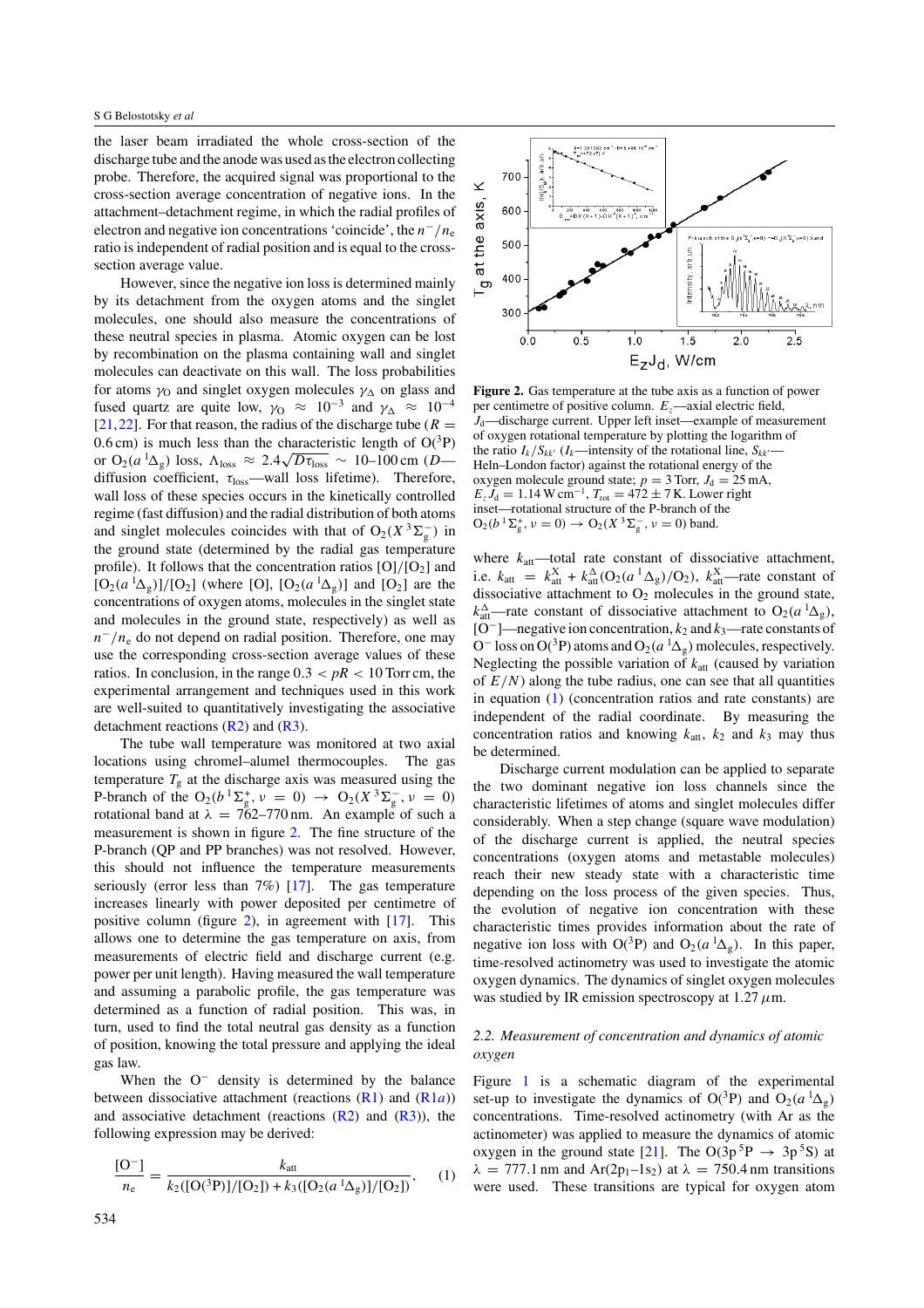actinometry, when the contribution of dissociative excitation to the 777.1 nm emission is accounted for, based on the following formulae, valid for a stationary discharge [\[21,](#page-10-0) [23,](#page-10-0) [25,](#page-10-0) [26\]](#page-10-0):

$$
\frac{[O(^{3}P)]}{[O_{2}]} = C_{O}^{Ar} \frac{I_{777}}{I_{750}} - \frac{k_{de}^{O_{2}}}{k_{e}^{O}},
$$
 (2)

$$
C_{O}^{Ar} = \frac{[Ar]}{[O_2]} \frac{h \nu_{nm} A_{nm}}{h \nu_{ij} A_{ij}} \frac{k_e^{Ar}}{k_e^O} \frac{\sum_j A_{ij} + \sum_q k_q^O [M_q]}{\sum_m A_{nm} + \sum_q k_q^{Ar} [M_q]},
$$
(3)

where  $v_{ij}$ ,  $A_{ij}$  and  $v_{nm}$ ,  $A_{nm}$ —frequencies and Einstein's coefficients for oxygen and argon atoms, respectively;  $k_e^O$  and  $k_{\rm e}^{\rm Ar}$ —rate constants of electron impact excitation of emitting states O<sup>\*</sup> and Ar<sup>\*</sup>, respectively;  $k_{de}^{O_2}$ —rate constant of excited atom O\* production by dissociative excitation of  $O_2$  molecules;  $k_q^O$  and  $k_q^{\text{Ar}}$ —quenching rate constants of emitting states of atoms O<sup>\*</sup> and Ar<sup>\*</sup> by collisions with species  $q$ ;  $I_{777}$  and *I*750—emission line intensities of oxygen and argon atoms, respectively; [Ar], [O], [O<sub>2</sub>] and  $[M_q]$ —concentrations of Ar, O(<sup>3</sup>P), O<sub>2</sub> and species *q* (in this case  $M_a \approx O_2$ ).

The electron impact rate constants in equations (2) and (3) were calculated using a self-consistent model of a dc glow discharge in pure oxygen [\[14,](#page-10-0) [23–25\]](#page-10-0). The EEDF as a function of radial position was found self-consistently by a particlein-cell/Monte-Carlo (PIC/MC) technique or by solving the non-local Boltzmann equation [\[14,](#page-10-0) [23–25\]](#page-10-0). Oxygen atoms and singlet oxygen molecules have long lifetimes, resulting in relatively high density of these species in the discharge, which can influence the electron density, electric field and EEDF via detachment reactions with negative ions. The nonlocality of the EEDF appears to be important only at low pressures (*pR <* 0*.*3 Torr cm) for which the EEDF tail is strongly depleted because of kinetic losses of fast electrons to the wall [\[14,](#page-10-0) [24\]](#page-10-0). This was verified by measuring the radial distribution of the EEDF for a wide range of discharge parameters [\[24\]](#page-10-0). Such experiments confirmed the PIC–MC simulation used to calculate the EEDF. At the same time the non-local approach, based on finding the EEDF from the Boltzmann kinetic equation in the two-term approximation, turned out to be inapplicable near the wall at low values of *pR*, i.e. at high degrees of non-locality [\[24\]](#page-10-0).

The non-locality of the EEDF significantly affects the rate constants of electron impact excitation [\[23\]](#page-10-0) and dissociation [\[25\]](#page-10-0) and hence the oxygen atom concentration. It also affects the excitation rate constants and emission intensities of oxygen and argon atoms. However, the *ratio* of excitation rate constants remained almost identical to that predicted by the local approach [\[23–25\]](#page-10-0). This finding makes it possible to use actinometry for measuring the atomic oxygen concentration in dc glow discharges even at low pressures, where the non-locality of the EEDF may be important. We have analysed available data on excitation cross-sections of argon and oxygen atoms including dissociative excitation [\[26–28\]](#page-10-0). The analysis of actinometric measurements in [\[26\]](#page-10-0) agreed well with results from our models regarding ratios of emission intensities, excitation rate constants and oxygen atom density. Therefore, we used the excitation cross-sections proposed in [\[26\]](#page-10-0). Modulation of discharge current allows one to determine the contribution of dissociative excitation of  $O_2$  to the intensity of the atomic oxygen emission line at 777 nm [\[21,23\]](#page-10-0). The contribution of dissociative excitation turned out to be competing with direct excitation only at low discharge currents ( $<$ 5 mA, when the  $O/O<sub>2</sub>$  ratio is small) and/or at low pressures (*<*0.3 Torr, when the reduced electric field *E/N* is high).

In order to verify our experimental results, a set of measurements of oxygen atom concentration by resonant VUV absorption using the  $O(2p^3P \rightarrow 3p^3S)$  transition  $(\lambda = 130 \text{ nm})$  was carried out. A surface wave discharge in He with a small (∼1% by volume) amount of added oxygen was used as the VUV radiation source. The surface wave ('surfatron') discharge was maintained by a microwave generator ( $f = 2.45$  GHz,  $P = 30-100$  W) in a quartz tube (15 mm inside diameter). The dc oxygen discharge was placed between the VUV source and a VUV monochromator through  $MgF_2$  windows. Unfortunately, the resolution of the VUV monochromator was too low to resolve the fine structure of the O-atom resonant line. Therefore, calibration of resonant absorption to obtain the absolute atom concentration was not realized. However, estimates of the  $O(^3P)$  density, obtained from the absorption in the wings of the lines, were in good agreement with the results of actinometric measurements. Nevertheless, the relative changes in  $O(^3P)$ density, as determined by VUV absorption, were the same as those found by actinometry for a wide range of discharge parameters, giving credence to the actinometric measurement of  $O(^3P)$  concentration. In order to further validate our data we conducted a combined experimental-simulation study of the dissociation balance in a dc oxygen discharge [\[25\]](#page-10-0). The loss rate of oxygen atoms was measured and the  $O<sub>2</sub>$  dissociation by electron impact was calculated based on the well accepted cross-sections. This investigation also allowed an indirect determination of the uncertainty  $(\pm 20\%)$  of the absolute value of the of O/O2 ratio found actinometrically. Relative values of that ratio are expected to be more accurate.

The concentration ratio  $[O(^3P)]/[O_2]$  (a measure of the degree of gas dissociation) as a function of discharge current at different pressures is presented in figure  $3(a)$  $3(a)$ . As mentioned above, this ratio does not depend on radial position because the radial profiles of  $O(^3P)$  atoms and  $O_2$  molecules are identical, as determined by the gas temperature profile. The concentration ratio is a linear function of discharge current and depends weakly on pressure (the reduced electric field varies from  $\sim$ 60 Td at 5 Torr to  $\sim$ 320 Td at 0.1 Torr).

Figure [3\(](#page-4-0)*a*) provided the atomic oxygen concentration in a stationary discharge. Discharge current modulation was applied to measure the time constant of  $O(^3P)$  surface recombination loss in the discharge [\[21,](#page-10-0) [23\]](#page-10-0). Upon a step change in the discharge current (15–20% increase of the current value), the time evolution of the change in atomic oxygen concentration [*δ*O*(*3P*)*]*(t)* will be exponential, for a first-order process. The radiative lifetime of the O<sup>∗</sup> and Ar<sup>∗</sup> emitting states as well as the relaxation times of the EEDF and electron density are much shorter than the O-atom lifetime. Therefore, after a fast plasma relaxation, the time evolution of the actinometric signal is a direct measure of the time evolution of  $[\delta O({}^3P)]$ . Possible variation of discharge parameters (e.g. electric field, current) caused by O-atom associative detachment with negative ions [\[14\]](#page-10-0), should not affect the results since the O<sup>∗</sup> emission is normalized by the Ar<sup>∗</sup> emission in actinometry. It should also be mentioned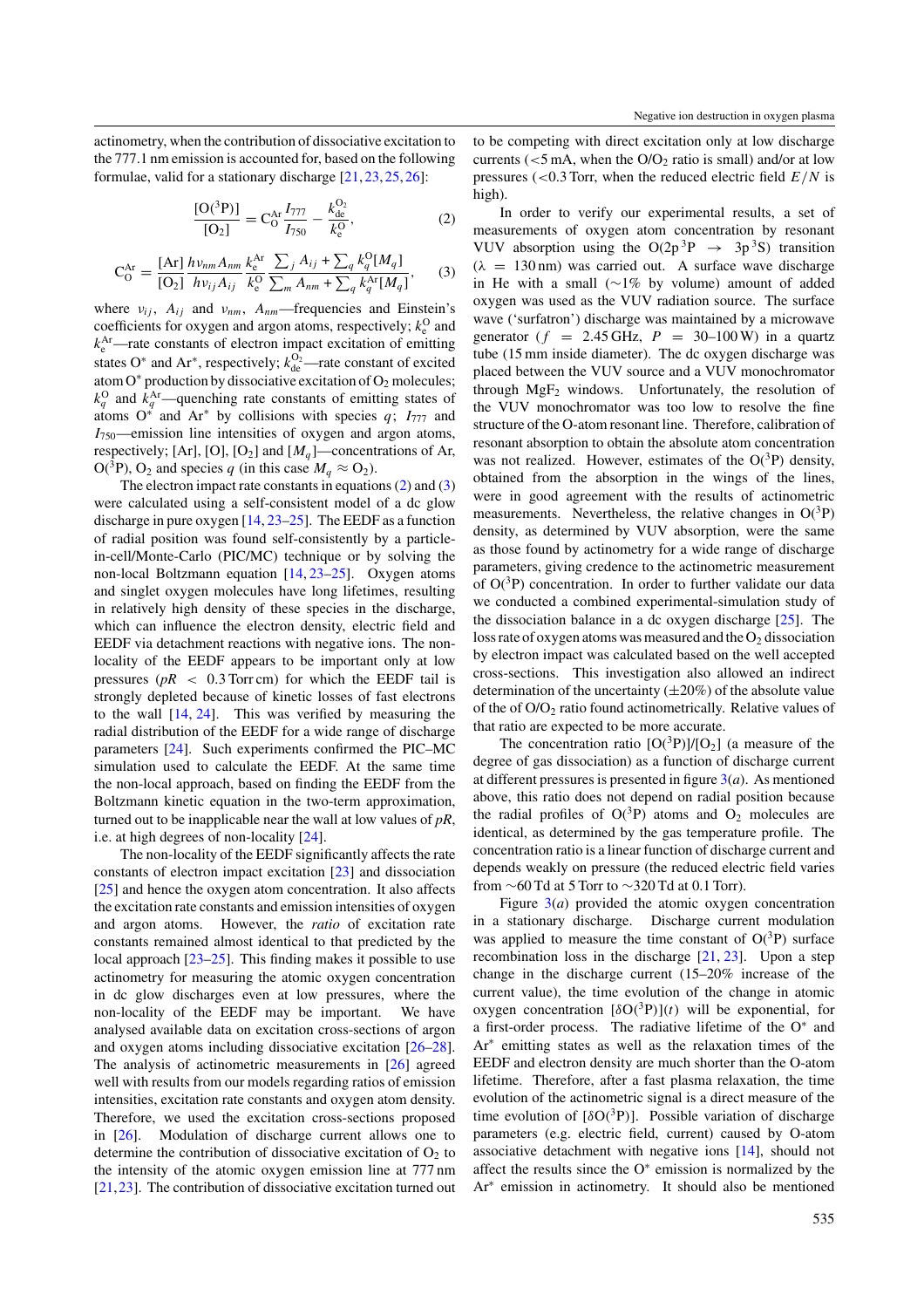<span id="page-4-0"></span>

density at different oxygen pressures for stationary discharges. (*b*) Typical evolution of intensities of O (777 nm) and Ar (750 nm) emission lines and actinometric signal upon discharge current modulation.  $p_{\text{O}_2} = 0.4$  Torr,  $J_{\text{d}}^{\text{max}} = 10 \text{ mA cm}^{-2}$ ,  $\delta J_d = 2.2 \text{ mA cm}^{-2}$ . (*c*) Loss frequency of O-atoms as a function of pressure at different discharge currents.

that the current modulation depth should be small enough for the characteristic times of radical production and loss to be nearly equal. Otherwise, if the modulation depth is too large, gross perturbation of the system may occur involving multiple reaction channels of the species of interest.

If the contributions of both dissociative excitation of O∗ and background radiation at the emission band of the radical can be neglected, the relative change of atomic oxygen density upon discharge modulation is given by,

$$
1 + \frac{[\delta O](t)}{[O]_0} = \frac{1 + \delta I_0(t)/I_0^0}{1 + \delta I_{\text{Ar}}(t)/I_{\text{Ar}}^0},\tag{4}
$$

where index '0' refers to the initial values (before the step change). Thus, in order to represent the dynamics of the ratio  $[\delta O](t)/[O]_0$  properly it is important to use the normalized emission, i.e.  $I_0/I_{Ar}$ . A typical time evolution of the discharge current, intensities of O (777 nm) and Ar (750 nm) emission lines and actinometric signal  $S_{\Omega}$  =  $(1 + \delta I_0/I_0^0)/(1 + \delta I_{Ar}/I_{Ar}^0)$  are presented in figure 3(*b*). An exponential fit of the signal growth and decay is also shown. The characteristic frequencies of O-atom growth and decay are quite similar, which reassures that the technique is applicable for measuring the loss frequency of oxygen atoms.

Figure  $3(c)$  shows the O-atom loss frequency as a function of pressure at different discharge currents. Surface recombination processes depend on the density of active sites on the surface which can change as discharge conditions vary. This explains the dependence of surface recombination probability on pressure and current [\[21,](#page-10-0) [25,](#page-10-0) [29\]](#page-10-0).

# *2.3. Measurement of concentration and dynamics of singlet oxygen*

The concentration of oxygen in the first singlet state—  $O_2(a^1\Delta_g)$  was measured using IR spectroscopy. Emission at  $\lambda$  = 1.27  $\mu$ m owing to the transition O<sub>2</sub>( $a^{1}\Delta_{g}$ ,  $\nu = 0$ )  $\rightarrow$  O<sub>2</sub>(X<sup>3</sup> $\Sigma_g^-$ ,  $\nu = 0$ ), was recorded using a nitrogencooled Ge-detector, ADC 403. Emission was collected from both the axial end of the discharge tube (with an IR monochromator) and from the tube side through a narrowband interference filter with  $\Delta\lambda_{1/2} = 12$  nm (see figure [1\)](#page-1-0). It should be emphasized that only the  $O_2(a^{-1}\Delta_g, \nu = 0) \rightarrow$  $O_2(X^3\Sigma_g^-$ ,  $\nu = 0)$  band was observed in the spectrum of pure oxygen discharge in the range 1200–1300 nm. To obtain absolute concentration measurements, calibration of  $O_2(a^2\Delta_g)$ intensity was performed with the help of a radiometer (EG&G 550-1) and a series of interference filters, which simulated the  $O_2(a^{-1}\Delta_g, \nu = 0) \rightarrow O_2(X^3\Sigma_g^-, \nu = 0)$  spectral band with accuracy better than 10%. The known Einstein's coefficients of the  $O_2(a^1\Delta_g, \nu = 0) \rightarrow O_2(X^3\Sigma_g^-, \nu = 0)$ transition were used  $(A = 2.2 \times 10^{-4} \text{ s}^{-1} \text{ sec} [30, 31]$  $(A = 2.2 \times 10^{-4} \text{ s}^{-1} \text{ sec} [30, 31]$  $(A = 2.2 \times 10^{-4} \text{ s}^{-1} \text{ sec} [30, 31]$  $(A = 2.2 \times 10^{-4} \text{ s}^{-1} \text{ sec} [30, 31]$ and references therein). We have carried out independent calibrations of the  $O_2(a^2\Delta_g)$  concentration both from the axial end and from the side of the discharge tube. The two sets of data were identical to within ∼10%. The total calibration error was estimated to be  $\pm 15\%$ .

The concentration of  $O_2(a^2\Delta_g)$  as a function of pressure at different discharge currents is shown in figure [4\(](#page-5-0)*a*). The singlet oxygen concentration saturates both with pressure and with discharge current. Under the experimental conditions, quenching on the tube wall and by electron impact are the main processes of  $O_2(a^{-1}\Delta_g)$  destruction. Since the radiative lifetime of singlet oxygen is very long (∼4500 s), greatly exceeding the quenching time, the evolution of  $O_2(a^{-1}\Delta_g)$  emission intensity should follow the evolution of the  $O_2(a^{-1}\Delta_g)$  concentration as the discharge current is modulated. A typical time evolution of the discharge current (step change) and the singlet oxygen concentration is presented in figure [4\(](#page-5-0)*b*). The discharge current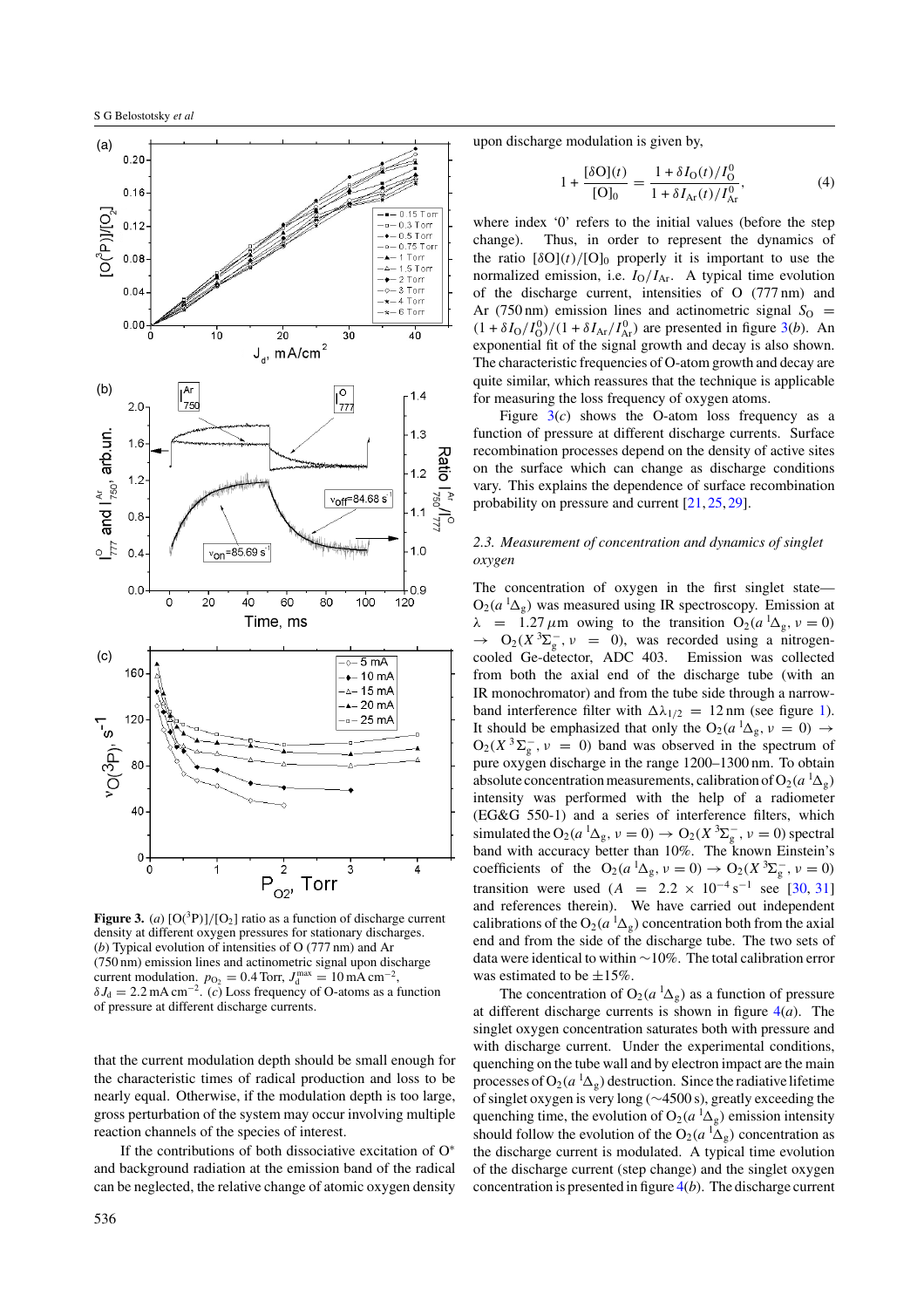<span id="page-5-0"></span>

**Figure 4.** (*a*) Concentration of  $O_2(a^{-1}\Delta_g)$  as a function of pressure at different discharge currents in a stationary discharge. (*b*) Evolution of the discharge current and the singlet oxygen concentration for a modulated discharge with  $p_{\text{O}_2} = 1.5$  Torr. (*c*) Frequency of singlet oxygen quenching as a function of pressure at different discharge currents.

reaches its new stationary value much faster than the  $O_2(a^2\Delta_g)$ concentration, so the dynamics of singlet oxygen is determined solely by quenching. Exponential fits of the growth and decay of the  $O_2(a^{-1}\Delta_g)$  concentration, allow one to obtain the species quenching frequency. The quenching frequency is found to increase with the discharge current (figure  $4(c)$ ) since the electron density increases with current. The quenching frequency also increases with pressure at fixed current, again because the electron density increases, as a result of decreasing reduced electric field (and thus drift velocity).

# *2.4. Measurement of concentration and dynamics of negative ions*

A schematic diagram of the laser photodetachment apparatus is presented in figure [5.](#page-6-0) KrF excimer laser radiation  $(\lambda =$ 248.5 nm,  $\tau_{\text{pulse}} = 20 \text{ ns}$  and  $f_{\text{rep}} = 5 \text{ Hz}$ ) with a pulse energy up to 150 mJ entered through a quartz window from one axial end of the discharge tube. The laser pulse energy was measured at the other end of the tube by a Coherent Ultima LabMaster. The discharge current following a laser pulse was measured as the voltage across a  $r = 50 \Omega$ resistor, using a Digital Oscilloscope-Tektronix TDS 3032, connected with a PC via GPIB. The time evolution of the reduced field in the positive column was also measured using a dual probe technique (probe diameter 0.04 cm). The probe signal was recorded with an oscilloscope using a 5 MHz differential amplifier with large input resistance  $(>10 M\Omega)$ . The oscilloscope was synchronized with the laser pulse with the help of the Digital Delay Generator (PAR 9650A), which also triggered the modulator circuit. The overall experiment and data acquisition were controlled using LabVIEW.

The dynamics of discharge current and reduced electric field after a laser pulse are presented in figures  $6(a)$  $6(a)$  and  $(b)$ , respectively. After a laser pulse, the discharge current increases abruptly before decaying rather slowly to its original level. The current jump is due to a sudden increase in electron density caused by laser photodetachment of negative ions. The electron current dominates in the positive column of the glow discharge. Therefore,

$$
j_0 \propto n_e, \qquad \delta j = j_{\text{max}} - j_0 \propto n_{\text{pd}} = [\text{O}^-]_{\text{pd}}, \qquad (5)
$$

where  $n_e$ ,  $n_{pd}$  and  $[O^-]_{pd}$  are electron, detached electron and detached negative ion concentration, respectively, all averaged over the tube cross-section. Also,  $j_0$  is the initial discharge current and *j*max is the current maximum, after the laser pulse.

The current relaxation after the jump occurs with two characteristic times. At short times the current decreases because of subsequent attachment (reaction  $(R1)$  of the laser photodetached electrons and some transient processes connected with changes in the discharge structure. At longer time scales, the current decreases due to ambipolar diffusion. The dynamics of the reduced electric field (figure  $6(b)$  $6(b)$ ) supports these assertions. Further evidence of the reason for the initially fast current decay is provided by estimating the rate constant of the electron dissociative attachment to  $O_2$  using the variation of fast decay data of discharge current after the laser pulse with pressure. As shown in figure [7,](#page-6-0) the estimated values of *k*att are in reasonable agreement with the values calculated from the known cross-section [\[32\]](#page-10-0) and the EEDF, obtained by solving Boltzmann's equation in the two-term approximation. Owing to the large error bars in the experimentally estimated rate constants, only the calculated values were used for further analysis.

In order to determine the fraction of negative ions photodetached by a laser pulse, the [O<sup>−</sup>]<sub>pd</sub>/[O<sup>−</sup>]<sub>total</sub> ratio as a function of laser energy *E*las is plotted in figure [8.](#page-6-0) The total concentration of negative ions can be obtained from the saturation value of this plot, as indicated by equation [\(6\)](#page-6-0).

$$
[\mathbf{O}^-]_{\mathrm{pd}} = \mathbf{O}^- \left( 1 - \exp\left( -\frac{E_{\mathrm{las}}}{E_{\mathrm{las}}^*} \right) \right), \qquad E_{\mathrm{las}}^* = h \nu \frac{S}{\sigma_{\mathrm{pd}}},\tag{6}
$$

537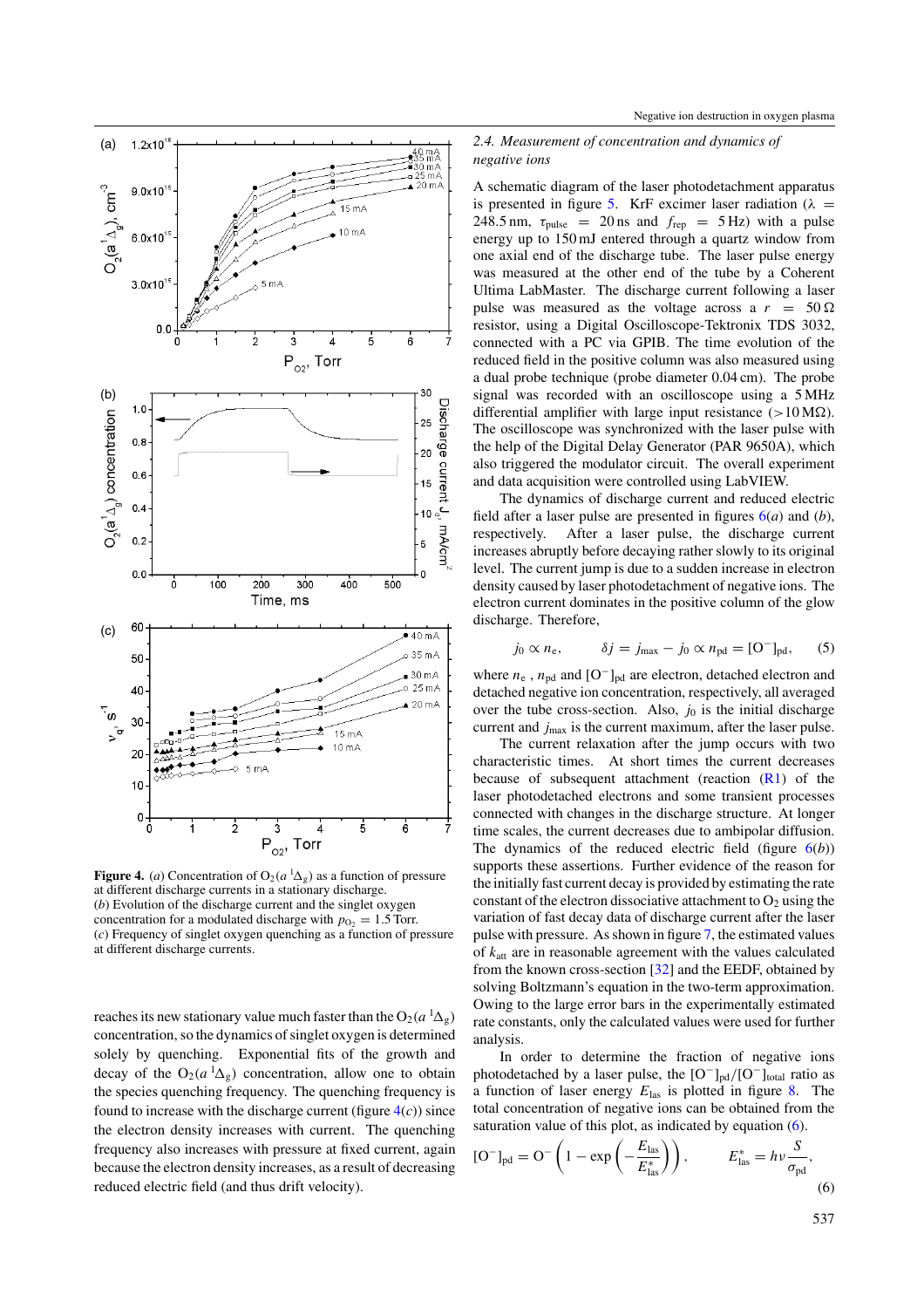#### <span id="page-6-0"></span>S G Belostotsky *et al*



**Figure 5.** Schematic diagram of the laser photodetachment apparatus.



**Figure 6.** (*a*) Dynamics of discharge current after a laser pulse for different initial current densities.  $p = 1$  Torr, energy of KrF laser,  $E = 70$  mJ. (*b*) Dynamics of reduced electric field after a laser pulse for different initial current densities.  $p = 1$  Torr, energy of KrF laser,  $E = 70$  mJ.

where *S*—cross-section of the laser beam (the diameter of the laser beam was *d*laser = 0*.*9 cm), *hν*—photon energy. Moreover, one can use the extracted value of the characteristic saturation energy  $E_{\text{las}}^*$  to obtain the so-called 'effective'



Figure 7. Calculated (--) and experimentally estimated (data points) rate constant of dissociative attachment to  $O_2$  as a function of  $E/N$ .



**Figure 8.** Normalized photodetachment signal as a function of laser power *E*las at different discharge conditions.

photodetachment cross-section as  $\sigma_{pd}$  = (1.02 ± 0.04) × 10−<sup>17</sup> cm2. This value is in good agreement with the data for the  $O^-$  absorption cross-section [\[33\]](#page-10-0), suggesting that, under these conditions,  $O^-$  is the main negative ion in the discharge and that the correct calibration procedures were applied.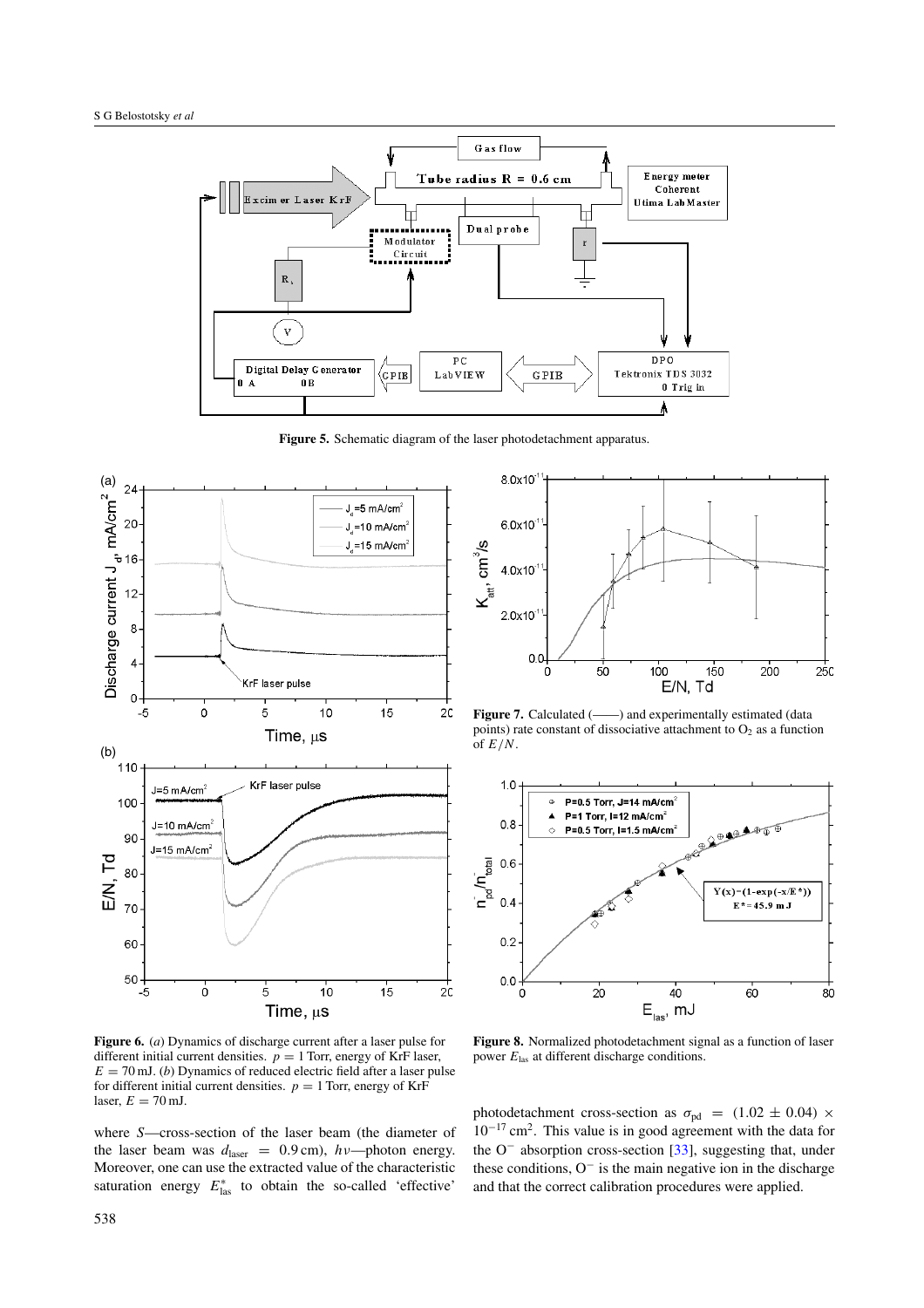<span id="page-7-0"></span>

**Figure 9.**  $n^-/n_e$  ratio as a function of discharge current density  $J_d$ at different pressures in a stationary discharge.<sup>∗</sup> The values of *n*−*/n*<sup>e</sup> at 0.2 Torr are underestimated (see discussion).

#### **3. Negative ion concentration and dynamics**

Results for negative ion concentration in stationary discharges are presented first. The  $n^{-}/n_e$  ratio (figure 9) decreases with increasing discharge current density  $(J_d)$ , albeit at a slower rate at higher  $J<sub>d</sub>$ . This is an indication that the concentration of species that destroys the negative ions increases with discharge current (or electron density), see also figures [3\(](#page-4-0)*a*) and [4\(](#page-5-0)*a*). Also, at very high currents, the concentration of these species saturates. These results are in agreement with equation [\(1\)](#page-2-0).

Then, the negative ion dynamics was observed by time shifting the laser pulse with respect to the current modulation pulse and measuring the *n*−*/n*<sup>e</sup> ratio as a function of laser pulse delay. The time evolution of the *n*−*/n*<sup>e</sup> ratio, discharge current density  $J_d$  and reduced electric field  $E/N$  in a modulated discharge is presented in figures 10(*a*), (*b*) and (*c*), respectively, for two pressures: 'low'—0.2 Torr and 'high'—1.5 Torr. The initial fast jump of  $n^-/n_e$  and  $E/N$ , observed only at the low pressure (see figures  $10(a)$  and (*c*)), is because the discharge is not in the attachment–detachment regime at such low pressure. Low pressure effects will be the subject of a separate investigation. Excluding this initial jump, the evolution of  $n^{-}/n_e$ , *J*<sub>d</sub> and *E/N* displays two characteristic times. The first time constant turned out to coincide with the loss time of atomic oxygen, whereas the second coincided with the loss time of singlet molecular oxygen.

#### **4. Discussion**

In the pressure range investigated, the main source of negative ions is dissociative attachment of electrons to  $O_2$  molecules (reaction  $(R1)$ ). This has also been verified by our experiments. Besides O<sup>−</sup> molecular negative ions  $O_2^-$  can also form in a low pressure oxygen discharge [\[18\]](#page-10-0). Important negative ion reactions are presented in table [1.](#page-8-0)

Two cases were realized in the experiments of this work: the 'high' pressure case corresponds to *pR >* 0*.*3 Torr cm. In this case, negative ion loss is dominated by associative detachment and the attachment–detachment regime of discharge operation is applicable. At such high pressure



**Figure 10.** Dynamics of  $n^{-}/n_e$  ratio and fit using equation [\(1\)](#page-2-0) (*a*), discharge current density  $J_d$  (*b*) and reduced electric field  $E/N$  (*c*) for modulated discharges at two pressures: 'low' $-p = 0.2$  Torr and 'high' $-p = 1.5$  Torr. The discharge current was switched at  $t = 5$  ms.

there is no jump of either  $n^{-}/n_e$  or  $E/N$  at the moment of discharge current switching (see figures 10(*a*) and (*c*)). Both  $n^-/n_e$  and  $E/N$  vary smoothly with the characteristic times of evolution of atomic oxygen and singlet molecular oxygen. Since the degree of ionization is rather small (*<*10−5), ion recombination (R6) and (R7) can be neglected, and the following expression for the total concentration of negative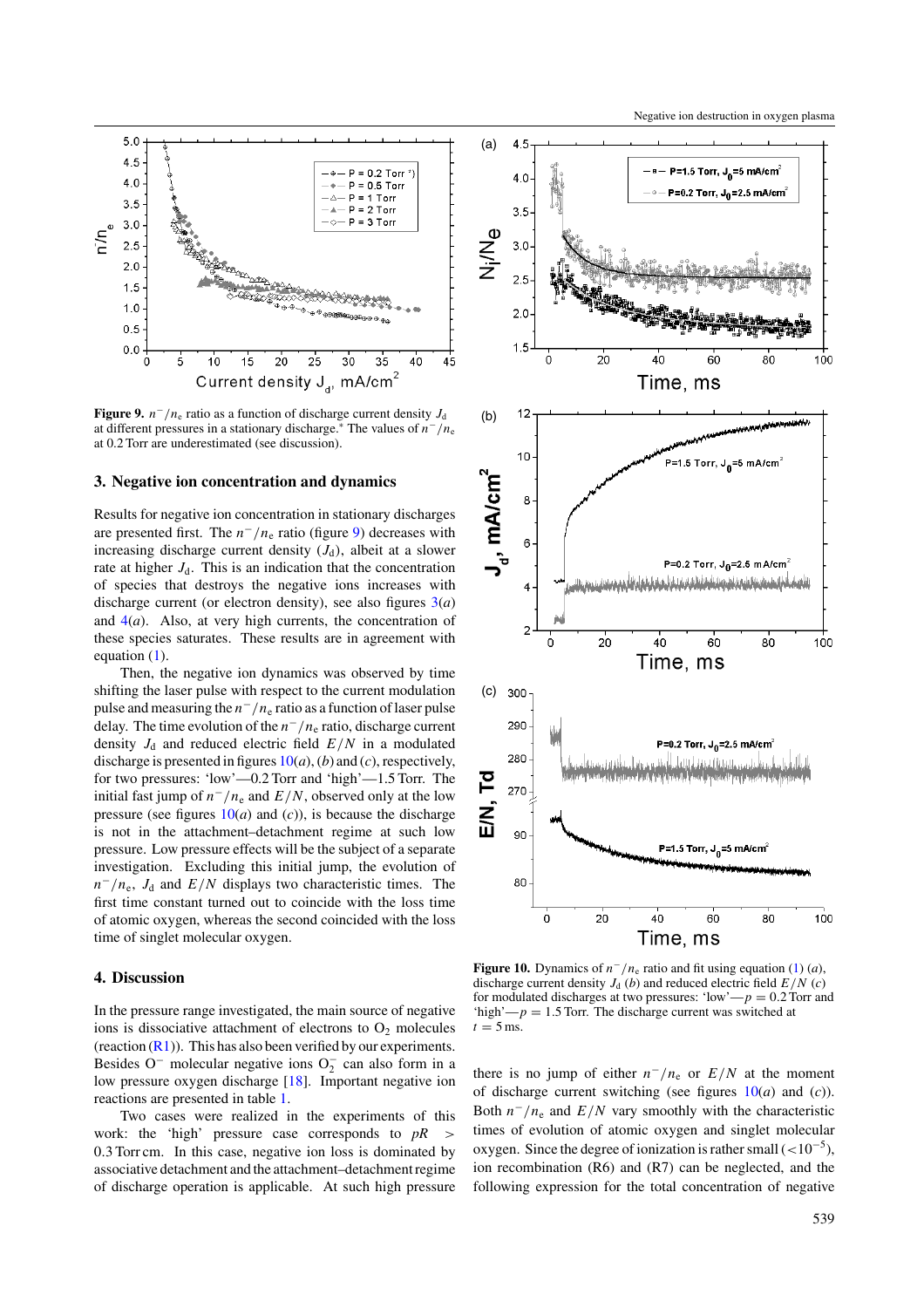<span id="page-8-0"></span>No Reactions Rate constants  $(\text{cm}^3 \text{ s}^{-1})$  This work  $(\text{cm}^3 \text{ s}^{-1})$ (R2)  $O^- + O \rightarrow e + O_2$   $1.9 \times 10^{-10}$  [\[15,](#page-10-0) [16\]](#page-10-0)  $(2.3 \pm 0.5) \times 10^{-10}$ <br>
(R3*a*)  $O^- + O_2(a^1\Delta_e) \rightarrow O_3 + e$   $3 \times 10^{-10}$  [15]; 0.33 × 10<sup>-10</sup> [16]  $(1.9 \pm 0.4) \times 10^{-10}$  $O^- + O_2(a^1\Delta_g) \rightarrow O_3 + e$  $3 \times 10^{-10}$  [\[15\]](#page-10-0); 0.33  $\times 10^{-10}$  [\[16\]](#page-10-0)  $(R3b)$  0<sup>−</sup> + O<sub>2</sub>( $a^{1}\Delta_{g}$ ) → O + O<sub>2</sub><sup>−</sup>  $10^{-10}$  [\[18\]](#page-10-0)<br>2 × 10<sup>-10</sup>  $(R4)$  $\frac{1}{2} + O_2(a^1 \Delta_g) \rightarrow 2O_2 + e \qquad 2 \times 10^{-10}$  $(R5)$  $O_2^- + O \to O^{\bar{-}} + O_2$ <br>  $O^- + O_2^+ \to O + O_2$ <br>  $9.6 \times 10^{-8}$ (R6)  $Q^- + Q^+$  →  $Q + Q^2$  9.6 × 10<sup>-8</sup>  $(R7)$  $O_2^- + O_2^+ \rightarrow 2O_2$  $4.2\times10^{-7}$ (R8)  $O^{-} + O_{2}^{-} \rightarrow O_{2}^{-} + O_{1}^{-}$  $\begin{array}{l} f(E/N) \\ 1.5\times 10^{-10} \end{array}$  $(R9)$  $O_2^- + O \to O_3^- + e$  1.5 × 10<br>  $O_2^- + O_2 \to 2O_2 + e$   $f(E/N)$  $(R10)$ <br> $(R11)$  $O_2^2 + O_2 \rightarrow 2O_2 + e$   $f(E/N)$ <br>  $O^- + O_2 \rightarrow O_2 + O + e$   $f(E/N)$ (R11)  $0^- + 0_2 \rightarrow 0_2 + 0 + e$  *f* (*E/N*)<br>(R12)  $0^- + 0_2 \rightarrow 0_3 + e$  *f* (*E/N*)  $O^- + O_2 \rightarrow O_3 + e$ 

Table 1. Most important reactions involving negative ions [\[14\]](#page-10-0).

ions  $(n^- = [O^-] + [O_2^-])$  in the plasma volume can be written:

$$
\frac{n^{-}}{n_{e}} = \frac{k_{\text{att}}(1 + ([O_{2}^{-}]/[O^{-}]))}{(k_{2} - k_{5}([O_{2}^{-}]/[O^{-}]))X + (k_{3a} + k_{3b})Y + k_{8} + k_{11} + k_{12}},\tag{7}
$$

where

$$
X = \frac{[O]}{[O_2]}, \qquad Y = \frac{[O_2(a^{-1}\Delta_g)]}{[O_2]},
$$
  

$$
\frac{[O_2^-]}{[O^-]} = \frac{k_{3b}Y + k_8}{(k_5 + k_9)X + k_4Y + k_{10}}.
$$
 (8)

At high pressures, negative ion heating in the axial electric field is negligible as well, so processes (R8), (R10), (R11) and (R12) can also be neglected owing to the high threshold of these reactions. Since the fractions of atomic  $(X)$  and singlet oxygen (*Y* ) are comparable under the experimental conditions, the  $O_2^-$  ion fraction turns out to be small,  $[O_2^-]/[O^-] \approx$  $k_{3b}/(k_5 + k_9 + k_4) \approx 0.05 - 0.14$ . Indeed, in [\[18\]](#page-10-0), O<sub>2</sub> and O<sup>−</sup> were measured separately in an RF discharge at *pR* ∼ 0.3 Torr cm and the ratio  $[O_2^-]/[O^-] \sim 0.1$ . Neglecting  $k_8$ , *k*<sup>11</sup> and *k*12, and also neglecting the ratio [O<sup>−</sup> <sup>2</sup> ]*/*[O−] compared with unity in the numerator, equation [\(7\)](#page-7-0) becomes similar to equation [\(1\)](#page-2-0), by replacing  $k_{3a} + k_{3b}$  with  $k_3$  and augmenting  $k_2$  in equation [\(1\)](#page-2-0) by  $k_5([O_2^-]/[O^-]) \sim 0.3 \times 10^{-10} \text{ cm}^3 \text{ s}^{-1}$ . It should be noted that, for the present experiments, the  $pR$  > 0.3 Torr cm regime corresponds to a pressure of  $p =$ 0*.*5 Torr. This is a transition pressure below which the effects of EEDF non-locality [\[24\]](#page-10-0) and non-equilibrium ion diffusion [\[14\]](#page-10-0) become important.

In the case of low pressure, when  $pR < 0.3$  Torr cm (and  $E/N > 200$  Td), negative ion heating becomes important. Then, charge transfer (R8) and negative ion losses in reactions with molecular oxygen  $((R10), (R11), (R12))$  can become significant. Moreover, at low pressures, the negative ion and electron radial concentration profiles are different (negative ions are trapped in the centre of the discharge by a strong ambipolar field), i.e. the discharge does not operate in the attachment–detachment regime any longer. Under these conditions, the *n*−*/n*<sup>e</sup> ratio near the discharge axis greatly exceeds the cross-section averaged value. Finally,  $O_2^$ becomes the main negative ion instead of O<sup>−</sup> (as shown in [\[14\]](#page-10-0)). Therefore, the low pressure negative ion data obtained in this work should be analysed, taking into account

these complications. This will be the subject of a separate publication.

 $O_2^-$  ions may dominate at low pressures and low current densities in oxygen dc discharges as pointed out in [\[14\]](#page-10-0). At low pressures,  $O_2^-$  is produced mainly by charge exchange reactions (R3*b* and R8 in table 1), since tree-body attachment to O<sub>2</sub> is negligible ( $k \sim 3.6 \times 10^{-31}$  cm<sup>6</sup> s<sup>-1</sup>). However, reaction (R3*b*) is compensated by reaction (R5). Thus, the significant process which may change the main negative ion from  $O^-$  to  $O_2^-$  is charge exchange with  $O_2$  (reaction R8). Since this reaction has a threshold ( $\varepsilon_{\text{th}} \sim 1 \text{ eV}$ ), it is expected to be important only at high *E/N*, i.e. at low pressures.

All quantities in equation [\(1\)](#page-2-0), except  $k_2$ ,  $k_3$  and  $k_{\text{att}}$ , were measured experimentally. The concentration of  $[O_2]$ was obtained using the ideal gas law and the measured gas temperature, taking into account the oxygen dissociation and singlet oxygen density. The dissociative attachment rate constants  $k_{\text{att}}^{\text{X}}$  and  $k_{\text{att}}^{\Delta}$  were calculated based on known crosssections, [\[32,](#page-10-0) [34,](#page-10-0) [35\]](#page-10-0), respectively, and the EEDF obtained by solving Boltzmann's equation in the two-term approximation. The cross-section for dissociative attachment to  $O_2(a^2\Delta_g)$  [\[35\]](#page-10-0) was normalized according to Phelps' [\[36\]](#page-10-0) recommendation. The calculated rate constants were in agreement with the published data on  $k_{\text{att}}^{\text{X}}$  and  $k_{\text{att}}^{\Delta}$  in pure oxygen. The remaining two rate constants,  $k_2$  and  $k_3$ , were treated as fitting parameters. The fits are shown in figure [11](#page-9-0) as a function of pressure. The rate constants were practically independent of current density, i.e. their variation with current density was smaller than the experimental error. Rate coefficients  $k_2$  and  $k_3$  tend to a constant value at higher pressure, for which equation [\(1\)](#page-2-0), based on the attachment–detachment regime, is valid. Thus, the rate constant of negative ion detachment with  $O(^3P)$  atoms  $(O^- + O(^3P) \rightarrow O_2 + e)$  is found to be  $k_2 = k_d^O =$  $(2.3\pm0.5) \times 10^{-10}$  cm<sup>3</sup> s<sup>-1</sup>, and that with O<sub>2</sub>( $a^{1}\Delta_{g}$ ) molecules  $(O^- + O_2(a^1\Delta_g) \rightarrow$  products + e) is found to be  $k_3 = k_d^{\Delta} =$  $(1.9 \pm 0.4) \times 10^{-10}$  cm<sup>3</sup> s<sup>-1</sup>. The reported value of  $k_2$  reflects an augmentation by  $0.3 \times 10^{-10}$  cm<sup>3</sup> s<sup>-1</sup>, as discussed earlier, to make equations [\(1\)](#page-2-0) and [\(7\)](#page-7-0) equivalent. The rising value of the rate constants at low pressure is connected with the complications referred to above. These low pressure values should be considered of no significance. Error bars in figure [11](#page-9-0) reflect the statistical deviation of  $k_2$  and  $k_3$ , obtained at different conditions (discharge current, ballast resistance, etc).

The obtained rate constant for detachment with oxygen atoms is in excellent agreement with the literature data (see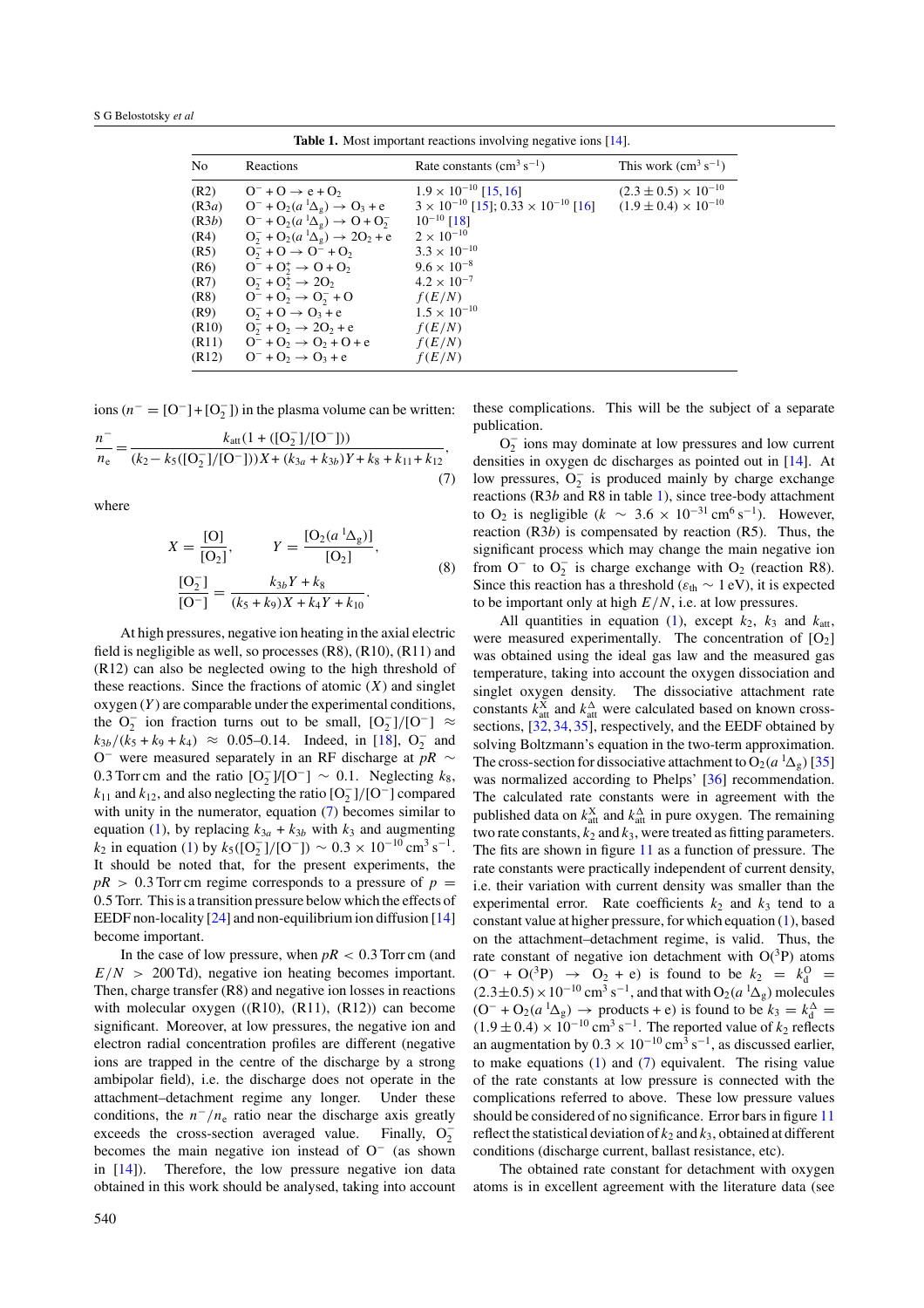<span id="page-9-0"></span>

**Figure 11.** Rate constants  $k_2$  (*a*) and  $k_3$  (*b*), obtained by fitting the experimental data of *n*−*/n*<sup>e</sup> dynamics using equation [\(1\)](#page-2-0).

table [1\)](#page-8-0). The rate constant for detachment on singlet oxygen molecules  $k_d^{\Delta}$  differs noticeably both from the generally accepted value [\[15\]](#page-10-0) and from the rate constant measured in [\[16\]](#page-10-0). However, the authors of [\[15\]](#page-10-0) pointed out that the reported value of  $k_d^{\Delta}$  may be in error by as much as 100%, within the range of the value found in this work. In [\[16\]](#page-10-0), the concentration of singlet molecules was measured before the reactor inlet. Accounting for a transport time up to the reactor inlet of 5 s, quenching on the tube walls (even for a very small value of  $\sim$ 10<sup>-5</sup> for the quenching probability) could have significantly decreased the concentration of singlet oxygen in the reactor. Overestimation of the  $O_2(a^{-1}\Delta_g)$  concentration leads to underestimation of the detachment rate constant. Thus, the value of  $k_d^{\Delta}$  reported in [\[16\]](#page-10-0) (0.33 × 10<sup>-10</sup> cm<sup>3</sup> s<sup>-1</sup>) should be considered a lower limit. In contrast to previous studies, in this work the rate constants of detachment with  $O(^3P)$  atoms and  $O_2(a^{-1}\Delta_g)$  molecules were determined, for the first time, in the plasma itself. Moreover, negative ions, oxygen atoms and singlet molecules were all measured under the same conditions.

# **5. Conclusion**

The dynamics of negative ion density in the positive column of a dc glow discharge in pure oxygen was investigated using laser photodetachment over a wide range of pressure (0.1–5 Torr) and current density (2–40 mA cm−2*)*. Using square wave modulation of the discharge current (switching time∼0.25*µ*s), two time scales were observed in the negative ion dynamics: a 'slow' time scale of ∼10 ms and a 'fast' time scale of ∼10*µ*s. The fast ion density dynamics was observed only at pressures *<*0.5 Torr.

At higher pressures (*>*0.5 Torr), O<sup>−</sup> negative ions are formed mainly by dissociative attachment of electrons to  $O<sub>2</sub>$ and are destroyed mainly by detachment from  $O(^3P)$  and  $O_2(a^1\Delta_g)$ . It was revealed that O<sup>−</sup> is the main negative ion in this attachment–detachment regime of discharge operation. Under these conditions, the radial profiles of negative ion density and electron density are similar, i.e. the density ratio is independent of radius and equal to the cross-section average value. In addition,  $O(^3P)$  and  $O_2(a^2\Delta_g)$  losses on the discharge tube walls occur in the kinetically controlled regime. Therefore, the concentration profiles of these species are identical to the profile of ground state molecular oxygen, as determined by the gas temperature profile. These facts allowed an investigation of the negative ion loss processes by reactions with  $O(^3P)$  and  $O_2(a^2\Delta_g)$  molecules in the plasma volume. The dynamics of the  $O(3P)$  concentration was investigated using time-resolved actinometry. The dynamics of the  $O_2(a<sup>1</sup>\Delta_g)$  concentration was measured using IR spectroscopy at  $1.27 \mu$ m. Analysis of negative ion, oxygen atom and singlet oxygen molecule dynamics allowed determination of the rate constants of  $O^- + O(^3P) \rightarrow O_2 + e$  ( $k_d^O = (2.3 \pm 1)$ 0.5) × 10<sup>-10</sup> cm<sup>3</sup> s<sup>-1</sup>) and O<sup>−</sup> + O<sub>2</sub>( $a$ <sup>1</sup> $\Delta$ <sub>g</sub>) → products + e  $(k_d^{\Delta} = (1.9 \pm 0.4) \times 10^{-10} \text{ cm}^3 \text{ s}^{-1})$ , in the plasma itself for the first time. In addition to these rate constants, measurements reported in this work (atomic oxygen density, singlet molecular density, loss probabilities of these species, gas temperature, negative ion density) as a function of discharge pressure and current density, provide a wealth of information which should be very useful to modelling studies of the oxygen discharge.

The 'fast' dynamics of the *n*−*/n*<sup>e</sup> ratio was observed only at low pressure (*<*0.5 Torr). In this case, ion heating in the strong electric field makes additional negative ion loss channels possible. Also, negative ions are strongly 'piled-up' near the discharge centre and the negative ion density profile is not similar to the electron density profile (the density ratio depends on radial position). Finally, the molecular ion becomes the dominant negative ion in the discharge. These complications dictate a different method of analysis of the low pressure data, which will be presented in another publication.

#### **Acknowledgments**

This work was supported by the Russian Foundation for Basic Research (project 02-02-17373), Key Science School Grant (SS-171113.2003.2) and Nato-Russia Collaborative Linkage Grant (RCLG).

### **References**

- [1] Lieberman M A and Lichtenberg A J 1994 *Principles of Plasma Discharges and Material Processing* (New York: Wiley)
- [2] Ramamurthi B and Economou D J 2002 *J. Vac. Sci. Technol.* A **20** 467–78
- [3] Panda S and Economou D J 2000 *J. Appl. Phys.* **87** 8323–33
- [4] Bogdanov E A, Kudryavtsev A A, Tsendin L D, Arslanbekov R R, Kolobov V I and Kudryavtsev V V 2003 *Tech. Phys.* **48** 1151–8